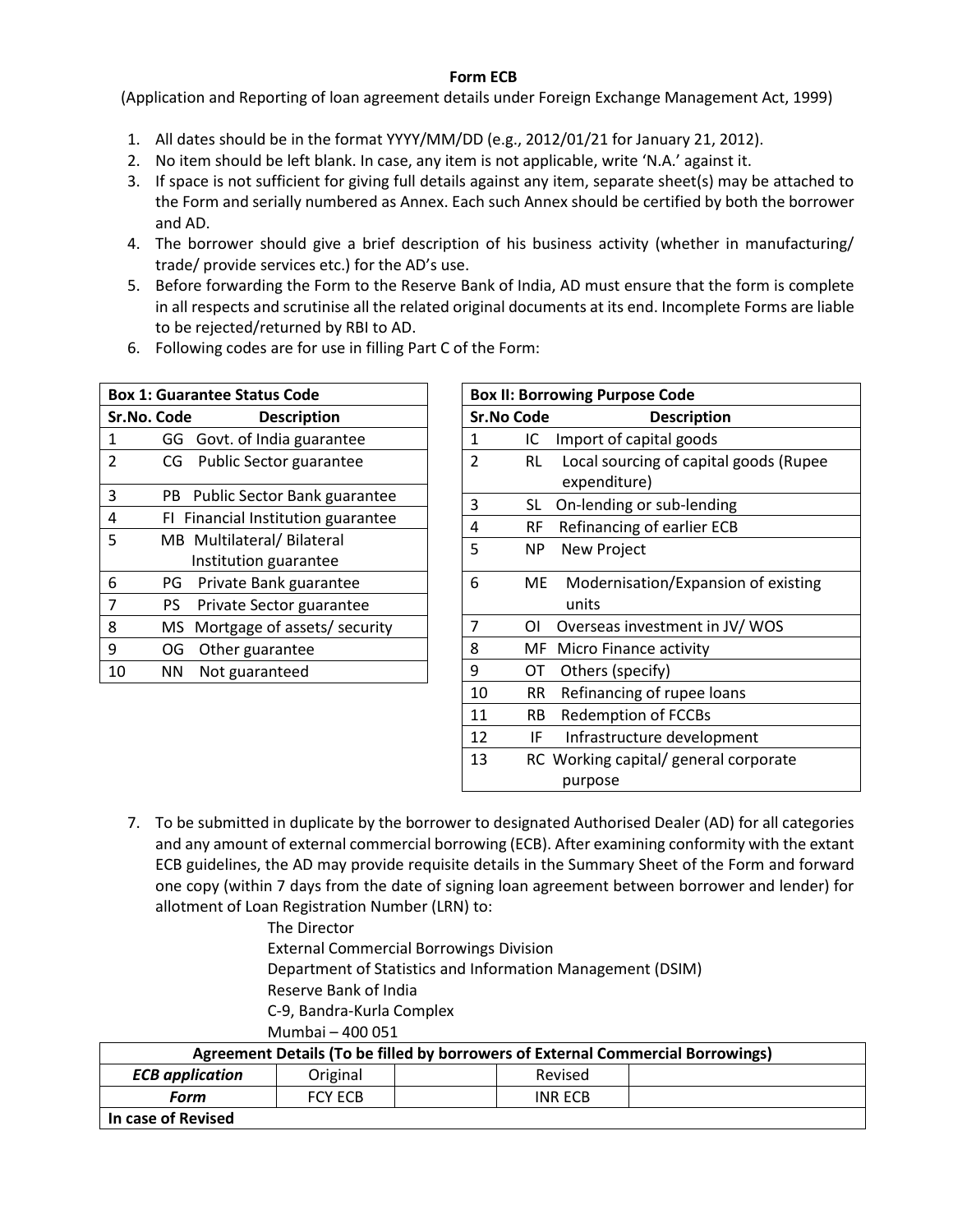| Loan Registration Number allotted                 |                                     |  |           |  |  |  |  |  |  |
|---------------------------------------------------|-------------------------------------|--|-----------|--|--|--|--|--|--|
| <b>ECB</b> under                                  | Approval                            |  | Automatic |  |  |  |  |  |  |
|                                                   | Route                               |  | Route     |  |  |  |  |  |  |
| Whether requires clearance from any statutory     |                                     |  |           |  |  |  |  |  |  |
| authority? If yes, furnish the name of authority, |                                     |  |           |  |  |  |  |  |  |
| clearance no. and date.                           |                                     |  |           |  |  |  |  |  |  |
|                                                   | Comments/recommendation of AD bank: |  |           |  |  |  |  |  |  |

| <b>Part A: Borrower details</b>            |                                         |  |                                              |  |  |  |  |  |  |  |  |
|--------------------------------------------|-----------------------------------------|--|----------------------------------------------|--|--|--|--|--|--|--|--|
| Name and address of the Borrower (in BLOCK | <b>Borrower Category (Tick one)</b>     |  |                                              |  |  |  |  |  |  |  |  |
| letters)                                   | <b>Public Sector</b>                    |  | Private                                      |  |  |  |  |  |  |  |  |
|                                            |                                         |  | Sector                                       |  |  |  |  |  |  |  |  |
|                                            | Detailed Category (Tick one)            |  |                                              |  |  |  |  |  |  |  |  |
|                                            | Corporate - Manufacturing               |  |                                              |  |  |  |  |  |  |  |  |
|                                            | Corporate - Infrastructure              |  |                                              |  |  |  |  |  |  |  |  |
| Registration Number given by               | a) Transport                            |  |                                              |  |  |  |  |  |  |  |  |
| the Registrar of Companies:                | b) Energy                               |  |                                              |  |  |  |  |  |  |  |  |
|                                            | c) Water and Sanitation                 |  |                                              |  |  |  |  |  |  |  |  |
| PAN Number of Company:                     | d) Communication                        |  |                                              |  |  |  |  |  |  |  |  |
| <b>Business Activity:</b>                  | e) Social and Commercial Infrastructure |  |                                              |  |  |  |  |  |  |  |  |
|                                            | f) Exploration, Mining and Refinery     |  |                                              |  |  |  |  |  |  |  |  |
|                                            | g) Others                               |  |                                              |  |  |  |  |  |  |  |  |
|                                            | Sub-Sector:                             |  |                                              |  |  |  |  |  |  |  |  |
|                                            | Corporate -Service Sector -             |  |                                              |  |  |  |  |  |  |  |  |
|                                            | Others                                  |  |                                              |  |  |  |  |  |  |  |  |
| <b>Contact Official's Name:</b>            | a) Units in SEZ;                        |  |                                              |  |  |  |  |  |  |  |  |
| Designation:                               | b) SIDBI;                               |  |                                              |  |  |  |  |  |  |  |  |
| Phone No.                                  | c) EXIM Bank;                           |  |                                              |  |  |  |  |  |  |  |  |
| Fax No.                                    | d) Micro-finance entities               |  |                                              |  |  |  |  |  |  |  |  |
| E-mail ID                                  | e) Others :                             |  |                                              |  |  |  |  |  |  |  |  |
| (No item should be left blank)             | <b>Bank</b>                             |  |                                              |  |  |  |  |  |  |  |  |
|                                            | Financial Institution (other than NBFC) |  |                                              |  |  |  |  |  |  |  |  |
|                                            | NBFC-IFC/AFC                            |  | Reg. No.                                     |  |  |  |  |  |  |  |  |
|                                            | <b>NBFC-MFI</b>                         |  | Reg. No.                                     |  |  |  |  |  |  |  |  |
|                                            | NBFC- Others                            |  | Reg. No.                                     |  |  |  |  |  |  |  |  |
|                                            |                                         |  | Non-Government Organization (NGO)            |  |  |  |  |  |  |  |  |
|                                            | Micro Finance Institution (MFI)         |  |                                              |  |  |  |  |  |  |  |  |
|                                            | Others (Specify)                        |  |                                              |  |  |  |  |  |  |  |  |
|                                            | <b>Part B: Lender details</b>           |  |                                              |  |  |  |  |  |  |  |  |
| Name and address of the lender/ lessor     | Lender Category (Tick one)              |  |                                              |  |  |  |  |  |  |  |  |
| /foreign supplier (in BLOCK letters)       | Multilateral Financial Institution      |  |                                              |  |  |  |  |  |  |  |  |
|                                            | Foreign Government (Bilateral Agency)   |  |                                              |  |  |  |  |  |  |  |  |
|                                            | <b>Export Credit Agency</b>             |  |                                              |  |  |  |  |  |  |  |  |
|                                            | Indian Commercial Bank branch abroad    |  |                                              |  |  |  |  |  |  |  |  |
|                                            | <b>Other Commercial Bank</b>            |  |                                              |  |  |  |  |  |  |  |  |
|                                            | Supplier of Equipment                   |  |                                              |  |  |  |  |  |  |  |  |
|                                            | Leasing Company                         |  |                                              |  |  |  |  |  |  |  |  |
| Country:                                   |                                         |  | Foreign Collaborator / Foreign Equity Holder |  |  |  |  |  |  |  |  |
| E-mail ID                                  | <b>International Capital Market</b>     |  |                                              |  |  |  |  |  |  |  |  |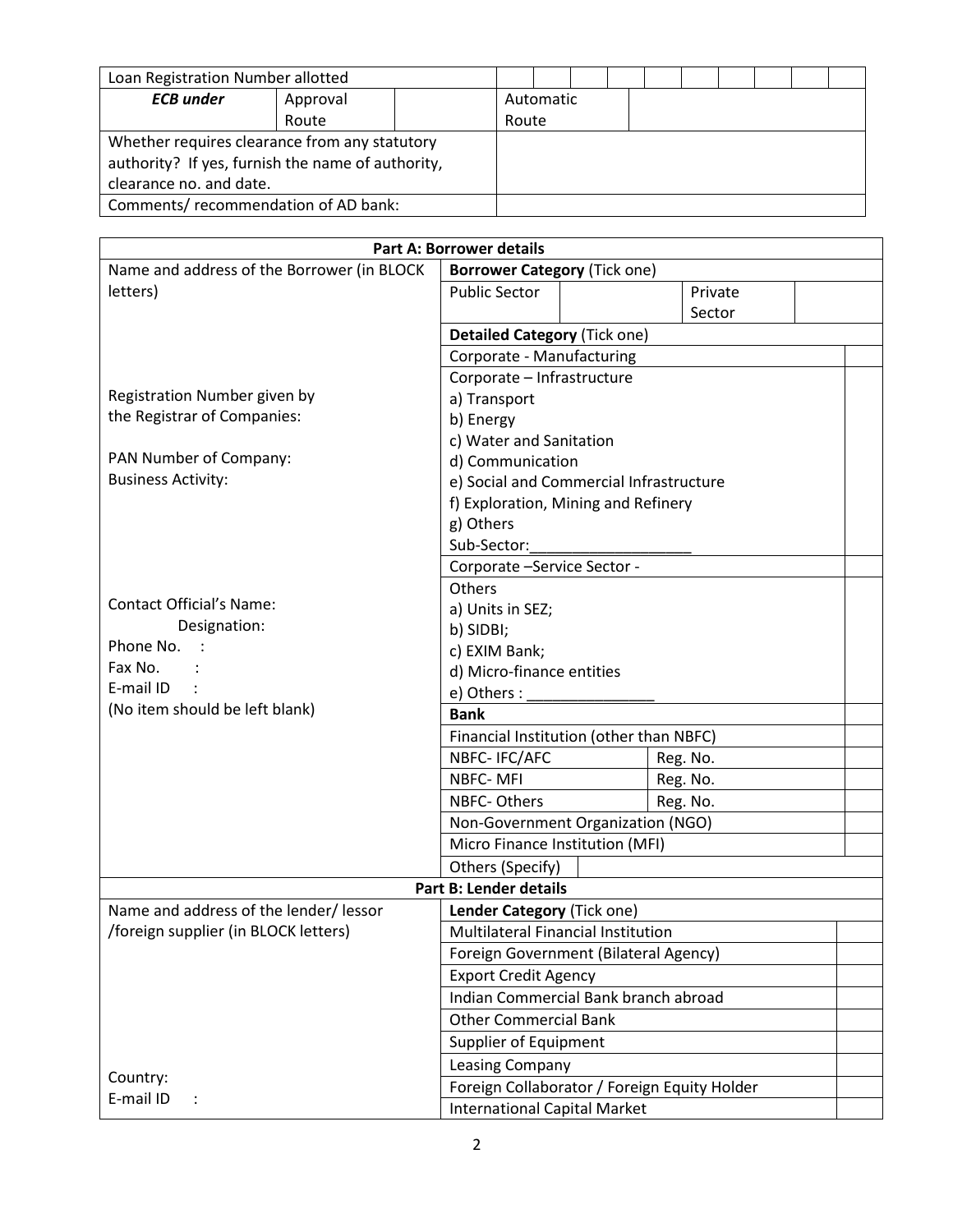|                                                                                  |                                   |       |                                                   | Regional Financial Institution                                                                     |  |                                        |                        |        |                         |  |          |  |  |
|----------------------------------------------------------------------------------|-----------------------------------|-------|---------------------------------------------------|----------------------------------------------------------------------------------------------------|--|----------------------------------------|------------------------|--------|-------------------------|--|----------|--|--|
| (No item should be left blank)                                                   |                                   |       |                                                   |                                                                                                    |  | Government Owned Development Financial |                        |        |                         |  |          |  |  |
|                                                                                  |                                   |       | Institution                                       |                                                                                                    |  |                                        |                        |        |                         |  |          |  |  |
|                                                                                  |                                   |       |                                                   | Private placement (RDBs)                                                                           |  |                                        |                        |        |                         |  |          |  |  |
|                                                                                  |                                   |       |                                                   | Public Offer (RDBs)                                                                                |  |                                        |                        |        |                         |  |          |  |  |
|                                                                                  |                                   |       |                                                   | Others (Specify)                                                                                   |  |                                        |                        |        |                         |  |          |  |  |
| Details of foreign equity holding of the lender in the                           |                                   |       |                                                   | (b)                                                                                                |  | Amount of paid-up capital              |                        |        |                         |  |          |  |  |
| borrower company:                                                                |                                   |       |                                                   |                                                                                                    |  |                                        |                        |        |                         |  |          |  |  |
| (a) Share in paid-up equity of the borrower (%)                                  |                                   |       |                                                   |                                                                                                    |  |                                        |                        |        |                         |  |          |  |  |
|                                                                                  |                                   |       |                                                   |                                                                                                    |  |                                        |                        |        |                         |  |          |  |  |
|                                                                                  |                                   |       |                                                   | ECB-Liability: equity-ratio in case of borrowings above USD 5 million from foreign equity holder : |  |                                        |                        |        |                         |  |          |  |  |
|                                                                                  |                                   |       | <b>Part C: Loan Details</b>                       |                                                                                                    |  |                                        |                        |        |                         |  |          |  |  |
| <b>Loan Agreement Date</b>                                                       |                                   |       |                                                   |                                                                                                    |  |                                        |                        |        |                         |  |          |  |  |
| (YYYY/MM/DD)                                                                     |                                   |       |                                                   |                                                                                                    |  |                                        |                        |        |                         |  |          |  |  |
| <b>Effective Date of the Loan</b>                                                |                                   |       |                                                   |                                                                                                    |  |                                        |                        |        |                         |  |          |  |  |
| <b>Last Date of Disbursement</b>                                                 |                                   |       |                                                   |                                                                                                    |  |                                        |                        |        |                         |  |          |  |  |
| Maturity Date (Last payment date)                                                |                                   |       |                                                   |                                                                                                    |  |                                        |                        |        |                         |  |          |  |  |
| Grace Period (if in agreement)                                                   |                                   | Years |                                                   |                                                                                                    |  |                                        | Months                 |        |                         |  |          |  |  |
| <b>Currency Name</b>                                                             |                                   |       |                                                   |                                                                                                    |  | <b>Currency Code (SWIFT)</b>           |                        |        |                         |  |          |  |  |
| 1.                                                                               |                                   |       |                                                   |                                                                                                    |  |                                        |                        |        |                         |  |          |  |  |
| 2.                                                                               |                                   |       |                                                   |                                                                                                    |  |                                        |                        |        |                         |  |          |  |  |
| 3.                                                                               |                                   |       |                                                   |                                                                                                    |  |                                        |                        |        |                         |  |          |  |  |
| <b>Amount (in Foreign Currency)</b>                                              |                                   |       |                                                   |                                                                                                    |  |                                        |                        |        |                         |  |          |  |  |
| 1.                                                                               |                                   |       |                                                   |                                                                                                    |  |                                        |                        |        |                         |  |          |  |  |
| 2.                                                                               |                                   |       |                                                   |                                                                                                    |  |                                        |                        |        |                         |  |          |  |  |
| 3.                                                                               |                                   |       |                                                   |                                                                                                    |  |                                        |                        |        |                         |  |          |  |  |
| <b>Equivalent Amount (in US Dollars)</b>                                         |                                   |       |                                                   |                                                                                                    |  |                                        |                        |        |                         |  |          |  |  |
| (as on date of this form)                                                        |                                   |       |                                                   |                                                                                                    |  |                                        |                        |        |                         |  |          |  |  |
| <b>Proposed Bifurcation of the amount</b>                                        |                                   |       | Foreign Currency Expenditure<br>Rupee Expenditure |                                                                                                    |  |                                        |                        |        |                         |  |          |  |  |
| (in loan currency)                                                               |                                   |       |                                                   |                                                                                                    |  |                                        |                        |        |                         |  |          |  |  |
| <b>Hedging details (Tick</b>                                                     | <b>Currency Swap</b>              |       |                                                   | Interest Rate Swap                                                                                 |  |                                        |                        | Others |                         |  | Unhedged |  |  |
| one)                                                                             |                                   |       |                                                   |                                                                                                    |  |                                        |                        |        |                         |  |          |  |  |
| <b>Hedging percentage</b>                                                        | <b>Financial Hedge</b>            |       |                                                   | Natural Hedge                                                                                      |  |                                        | Total                  |        |                         |  |          |  |  |
| (proposed)                                                                       |                                   |       |                                                   |                                                                                                    |  |                                        |                        | Hedge  |                         |  |          |  |  |
| In case options are provided in the loan agreement (tick in the appropriate box) |                                   |       |                                                   |                                                                                                    |  |                                        |                        |        |                         |  |          |  |  |
| Call Option                                                                      | per cent of Debt                  |       |                                                   |                                                                                                    |  | Can be executed after date             |                        |        |                         |  |          |  |  |
| Put Option                                                                       | per cent of Debt                  |       |                                                   |                                                                                                    |  | Can be executed after date             |                        |        |                         |  |          |  |  |
| Name and address of the Guarantor (in Block letters)                             |                                   |       |                                                   |                                                                                                    |  |                                        |                        |        |                         |  |          |  |  |
| <b>Contact Official's Name:</b>                                                  |                                   |       |                                                   |                                                                                                    |  |                                        |                        |        |                         |  |          |  |  |
| Designation                                                                      |                                   |       |                                                   |                                                                                                    |  |                                        |                        |        |                         |  |          |  |  |
| Phone No.:                                                                       | Fax No.:                          |       |                                                   |                                                                                                    |  |                                        |                        |        |                         |  |          |  |  |
| <b>Guarantee Status Code:</b>                                                    |                                   |       |                                                   |                                                                                                    |  |                                        |                        |        |                         |  |          |  |  |
| Nature and details of security, if any                                           |                                   |       |                                                   |                                                                                                    |  |                                        |                        |        |                         |  |          |  |  |
| End-use (% share if more than one end-use):                                      |                                   |       |                                                   |                                                                                                    |  |                                        |                        |        |                         |  |          |  |  |
| (i)                                                                              | Borrowing Purpose Code __________ |       |                                                   |                                                                                                    |  | Amount _____________                   |                        |        | Percentage ___________  |  |          |  |  |
| (ii)                                                                             | Borrowing Purpose Code __________ |       |                                                   |                                                                                                    |  | Amount _______________                 | Percentage ___________ |        |                         |  |          |  |  |
| (iii)                                                                            | Borrowing Purpose Code _____      |       |                                                   |                                                                                                    |  | <b>Amount</b>                          |                        |        | Percentage ____________ |  |          |  |  |
| <b>Project Details (Name, Location and Cost):</b>                                |                                   |       |                                                   |                                                                                                    |  |                                        |                        |        |                         |  |          |  |  |
|                                                                                  |                                   |       |                                                   |                                                                                                    |  |                                        |                        |        |                         |  |          |  |  |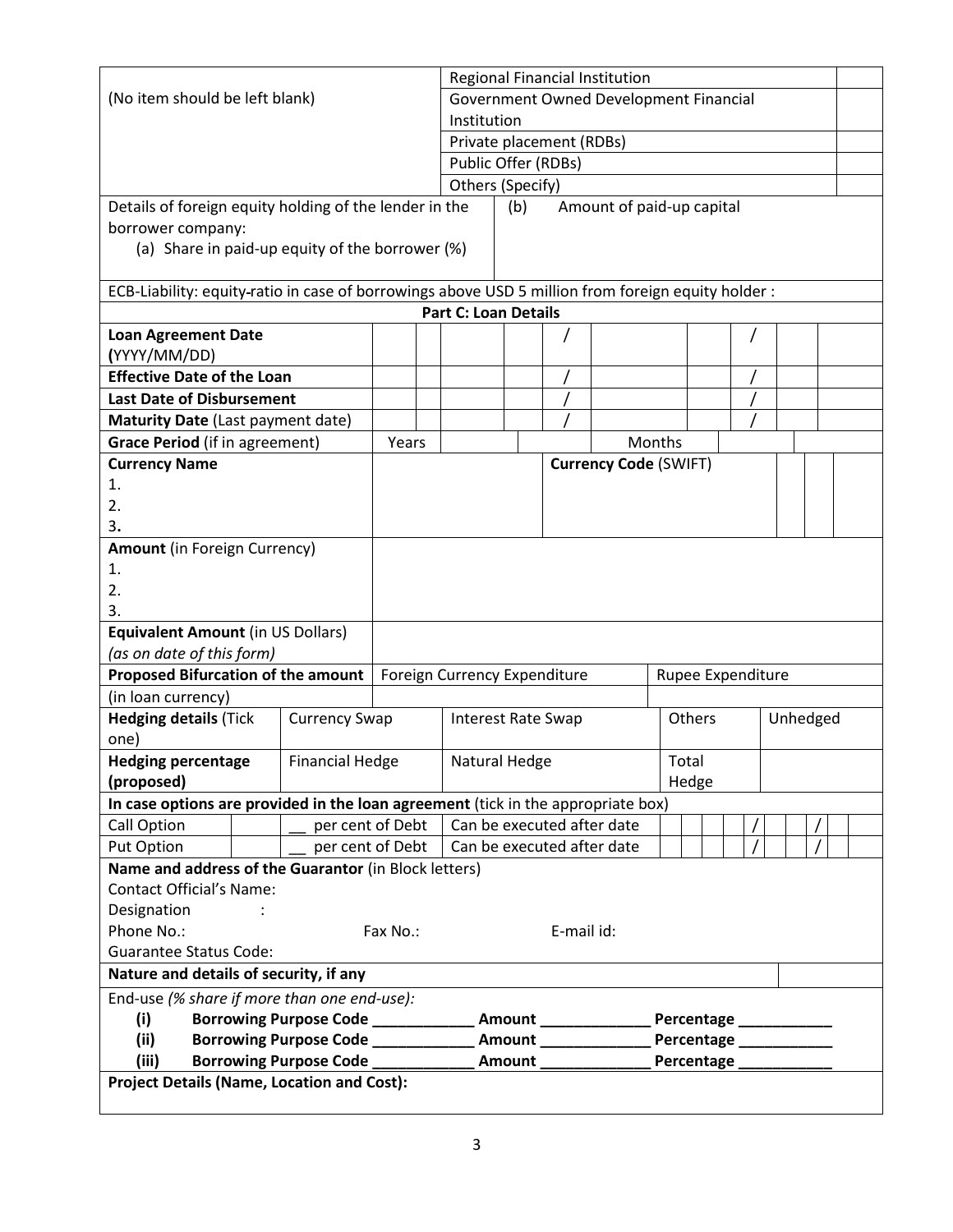|                                                                               | If import, specify the Country of import (if more than one country, attach details as Annex): |              |          |  |                                         |          |  |                              |        |   |  |  |                                                                                                                                       |                                                                                                           |  |
|-------------------------------------------------------------------------------|-----------------------------------------------------------------------------------------------|--------------|----------|--|-----------------------------------------|----------|--|------------------------------|--------|---|--|--|---------------------------------------------------------------------------------------------------------------------------------------|-----------------------------------------------------------------------------------------------------------|--|
| Industry Code (as per NIC-2008)                                               |                                                                                               |              |          |  |                                         |          |  |                              |        |   |  |  |                                                                                                                                       |                                                                                                           |  |
| Type of ECB (Tick in appropriate box)<br>2. Commercial Loan / Syndicated Loan |                                                                                               |              |          |  |                                         |          |  |                              |        |   |  |  |                                                                                                                                       |                                                                                                           |  |
| 1. Buyers' Credit                                                             |                                                                                               |              |          |  |                                         |          |  |                              |        |   |  |  |                                                                                                                                       |                                                                                                           |  |
|                                                                               |                                                                                               |              |          |  |                                         |          |  |                              |        |   |  |  | (attach sheet for percentage distribution among lenders)                                                                              |                                                                                                           |  |
| 3.Suppliers' Credit                                                           |                                                                                               |              |          |  | 4. Export Credit from Bilateral Sources |          |  |                              |        |   |  |  |                                                                                                                                       |                                                                                                           |  |
| 5.Line of Credit                                                              |                                                                                               |              |          |  |                                         |          |  |                              |        |   |  |  | 6. Securitized Instruments (Bonds, CP, FRN, etc.)                                                                                     |                                                                                                           |  |
| 7. Financial Lease                                                            |                                                                                               |              |          |  |                                         |          |  |                              |        |   |  |  | 8.FCCB, FCEB, Non-Convertible Preference Shares, Optionally Convertible<br>Preference Shares, Partially Convertible Preference Shares |                                                                                                           |  |
| 9. Refinancing of old ECBs                                                    |                                                                                               |              |          |  |                                         |          |  |                              |        |   |  |  |                                                                                                                                       |                                                                                                           |  |
| LRN of the old ECB:<br>Approval No.<br>Date of Approval:                      |                                                                                               |              |          |  |                                         |          |  |                              |        |   |  |  |                                                                                                                                       |                                                                                                           |  |
| Amount refinanced:<br>Reason:                                                 |                                                                                               |              |          |  |                                         |          |  |                              |        |   |  |  |                                                                                                                                       |                                                                                                           |  |
| 10.Others (Specify)                                                           |                                                                                               |              |          |  |                                         |          |  |                              |        |   |  |  |                                                                                                                                       |                                                                                                           |  |
| <b>Interest Payment Schedule</b>                                              |                                                                                               |              |          |  |                                         |          |  |                              |        |   |  |  |                                                                                                                                       |                                                                                                           |  |
| <b>First Payment</b><br>Date                                                  |                                                                                               |              |          |  |                                         | $\prime$ |  |                              |        | 7 |  |  |                                                                                                                                       | No.of payments/<br>year                                                                                   |  |
| <b>Fixed Rate</b>                                                             |                                                                                               |              |          |  |                                         |          |  |                              |        |   |  |  |                                                                                                                                       |                                                                                                           |  |
| Base with<br><b>Floating Rate</b><br>Margin<br>Cap Rate<br>Floor              |                                                                                               |              |          |  |                                         |          |  |                              |        |   |  |  |                                                                                                                                       |                                                                                                           |  |
| Rate<br>currency                                                              |                                                                                               |              |          |  |                                         |          |  |                              |        |   |  |  |                                                                                                                                       |                                                                                                           |  |
| <b>Drawdown Schedule</b><br>If more than one instalment                       |                                                                                               |              |          |  |                                         |          |  |                              |        |   |  |  |                                                                                                                                       |                                                                                                           |  |
| Tranche                                                                       |                                                                                               | Date*        |          |  | Currency                                |          |  | Amount                       |        |   |  |  |                                                                                                                                       |                                                                                                           |  |
| No.                                                                           |                                                                                               | (YYYY-MM-DD) |          |  |                                         |          |  |                              |        |   |  |  | Total No. of drawals                                                                                                                  | No. of drawals in a<br>calendar year                                                                      |  |
|                                                                               |                                                                                               |              |          |  |                                         |          |  |                              |        |   |  |  |                                                                                                                                       |                                                                                                           |  |
|                                                                               |                                                                                               |              |          |  |                                         |          |  |                              |        |   |  |  |                                                                                                                                       |                                                                                                           |  |
|                                                                               |                                                                                               |              |          |  |                                         |          |  |                              |        |   |  |  |                                                                                                                                       |                                                                                                           |  |
|                                                                               |                                                                                               |              |          |  |                                         |          |  |                              |        |   |  |  |                                                                                                                                       | *1. In case of import of goods or services, date of import is to be furnished against date of drawdown.   |  |
|                                                                               |                                                                                               |              |          |  |                                         |          |  |                              |        |   |  |  | 2. In case of financial lease, date of acquisition (import) of the goods is to be mentioned as date of                                |                                                                                                           |  |
| drawdown.                                                                     |                                                                                               |              |          |  |                                         |          |  |                              |        |   |  |  |                                                                                                                                       |                                                                                                           |  |
|                                                                               |                                                                                               |              |          |  |                                         |          |  |                              |        |   |  |  | 3. In case securitised instruments, date of issue has to be shown as date of drawdown.                                                |                                                                                                           |  |
|                                                                               | should be mentioned.                                                                          |              |          |  |                                         |          |  |                              |        |   |  |  |                                                                                                                                       | 4. In case of more than one equal drawdown transactions are shown in a row, the first date of transaction |  |
| <b>Principal Repayment Schedule</b>                                           |                                                                                               |              |          |  |                                         |          |  |                              |        |   |  |  |                                                                                                                                       |                                                                                                           |  |
| Date                                                                          |                                                                                               |              | Currency |  | Amount                                  |          |  |                              |        |   |  |  | If more than one instalment                                                                                                           |                                                                                                           |  |
| (YYYY-MM-DD)                                                                  |                                                                                               |              |          |  |                                         |          |  | Total No. of                 |        |   |  |  |                                                                                                                                       | No. of payments in a calendar year                                                                        |  |
|                                                                               |                                                                                               |              |          |  |                                         |          |  | payments                     |        |   |  |  |                                                                                                                                       |                                                                                                           |  |
|                                                                               |                                                                                               |              |          |  |                                         |          |  |                              |        |   |  |  |                                                                                                                                       |                                                                                                           |  |
|                                                                               |                                                                                               |              |          |  |                                         |          |  |                              |        |   |  |  |                                                                                                                                       |                                                                                                           |  |
|                                                                               |                                                                                               |              |          |  |                                         |          |  |                              |        |   |  |  |                                                                                                                                       |                                                                                                           |  |
|                                                                               |                                                                                               |              |          |  |                                         |          |  |                              |        |   |  |  |                                                                                                                                       |                                                                                                           |  |
|                                                                               |                                                                                               |              |          |  |                                         |          |  | <b>Part D: Other Charges</b> |        |   |  |  |                                                                                                                                       |                                                                                                           |  |
| Nature of                                                                     |                                                                                               |              | Expected |  | Currency                                |          |  |                              | Amount |   |  |  |                                                                                                                                       | In case of multiple equal payments                                                                        |  |
| charge                                                                        |                                                                                               |              | Date of  |  |                                         |          |  |                              |        |   |  |  | No. of payments in a                                                                                                                  | Total no. of                                                                                              |  |
|                                                                               |                                                                                               |              | Payment  |  |                                         |          |  |                              |        |   |  |  | year                                                                                                                                  | payments                                                                                                  |  |
| Upfront fee                                                                   |                                                                                               |              |          |  |                                         |          |  |                              |        |   |  |  |                                                                                                                                       |                                                                                                           |  |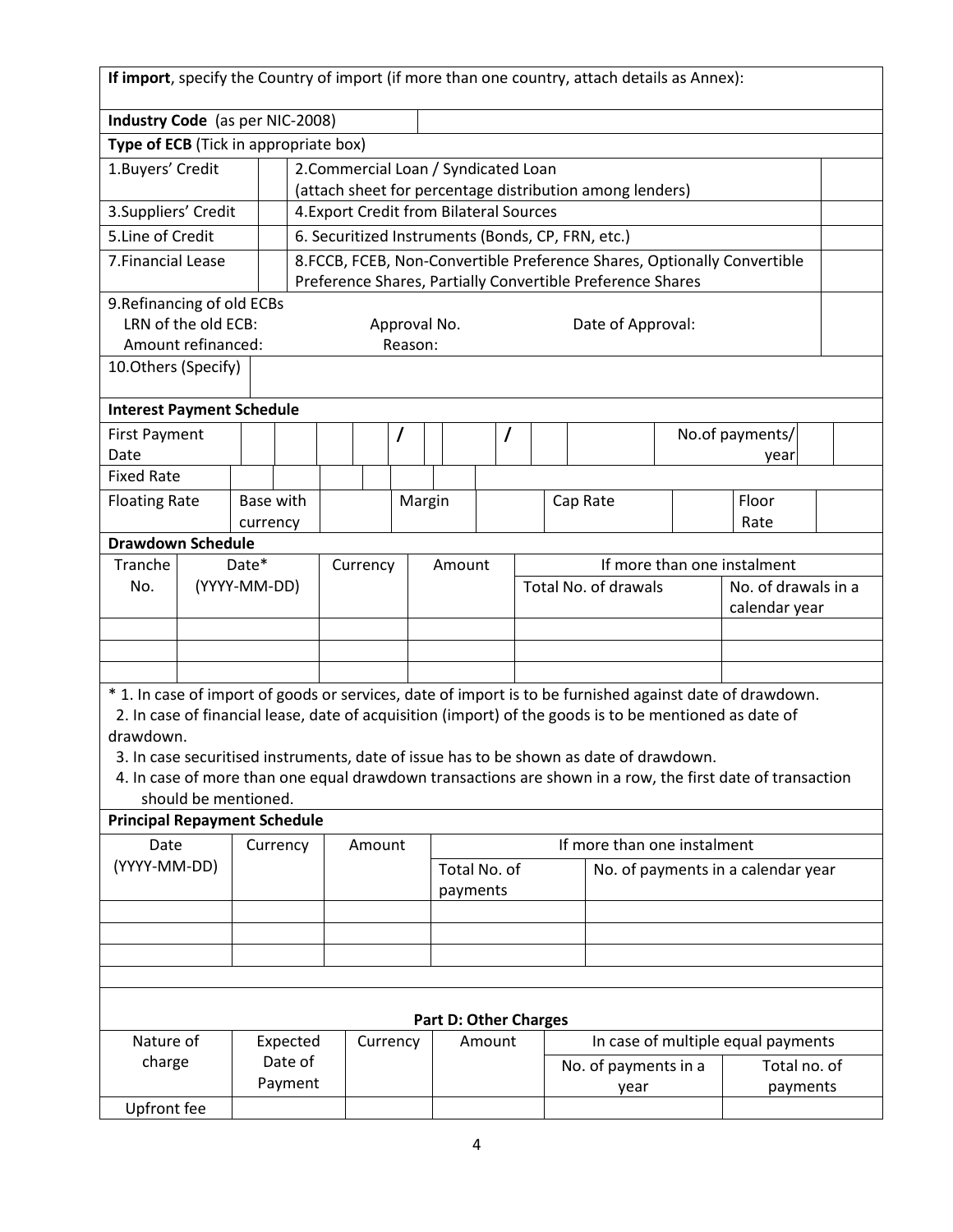| Management                                                |                           |  |          |  |            |           |                 |  |                  |                                                                                     |  |                 |  |
|-----------------------------------------------------------|---------------------------|--|----------|--|------------|-----------|-----------------|--|------------------|-------------------------------------------------------------------------------------|--|-----------------|--|
| fee                                                       |                           |  |          |  |            |           |                 |  |                  |                                                                                     |  |                 |  |
| Commitment                                                |                           |  |          |  |            |           |                 |  |                  |                                                                                     |  |                 |  |
| fees                                                      |                           |  |          |  |            |           |                 |  |                  |                                                                                     |  |                 |  |
| Guarantee fees                                            |                           |  |          |  |            |           |                 |  |                  |                                                                                     |  |                 |  |
| <b>ECA charges</b>                                        |                           |  |          |  |            |           |                 |  |                  |                                                                                     |  |                 |  |
| <b>Others</b>                                             |                           |  |          |  |            |           |                 |  |                  |                                                                                     |  |                 |  |
| Total                                                     |                           |  |          |  |            |           |                 |  |                  |                                                                                     |  |                 |  |
| Penal Interest for late<br>Fixed<br>% or Base:<br>Margin: |                           |  |          |  |            |           |                 |  |                  |                                                                                     |  |                 |  |
| payments                                                  |                           |  |          |  |            |           |                 |  |                  |                                                                                     |  |                 |  |
|                                                           | <b>Commitment Charges</b> |  |          |  |            |           | % per annum of: |  |                  | % of Undrawn Amount:                                                                |  |                 |  |
|                                                           |                           |  |          |  |            |           |                 |  |                  |                                                                                     |  |                 |  |
|                                                           |                           |  |          |  |            |           |                 |  |                  | Part E: Details of ECB already availed (not applicable for the first-time borrower) |  |                 |  |
| Year                                                      | Loan Reg. No.             |  | Currency |  |            |           |                 |  |                  | Amount of Loan                                                                      |  |                 |  |
|                                                           | (LRN)                     |  |          |  |            | Principal |                 |  | Disbursed so far |                                                                                     |  | Net outstanding |  |
|                                                           |                           |  |          |  |            | (as per   |                 |  |                  |                                                                                     |  | (Principal)     |  |
|                                                           |                           |  |          |  | agreement) |           |                 |  |                  |                                                                                     |  |                 |  |
|                                                           |                           |  |          |  |            |           |                 |  |                  |                                                                                     |  |                 |  |
|                                                           |                           |  |          |  |            |           |                 |  |                  |                                                                                     |  |                 |  |

We hereby certify that the particulars given above are true and correct to the best of our knowledge and belief and no material information has been withheld and/or misrepresented. Furthermore, the ECB is in compliance with the extant ECB guidelines and the ECB to be raised will be utilised for permitted purposes.

Place: \_\_\_\_\_\_\_\_\_\_\_\_\_

(Signature of the Authorised Official of the Company with stamp)

Date: \_\_\_\_\_\_\_\_\_\_\_ Name:\_\_\_\_\_\_\_\_\_\_\_\_\_\_\_\_\_\_\_\_\_\_ Designation:\_\_\_\_\_\_\_\_\_\_\_\_\_\_ Phone No. \_\_\_\_\_\_\_\_\_\_\_\_\_\_\_\_Fax\_\_\_\_\_\_\_\_\_\_\_\_\_\_\_\_\_\_\_\_

E-mail \_\_\_\_\_\_\_\_\_\_\_\_\_\_\_\_\_\_\_\_\_\_\_\_\_\_\_\_\_\_\_\_\_

5